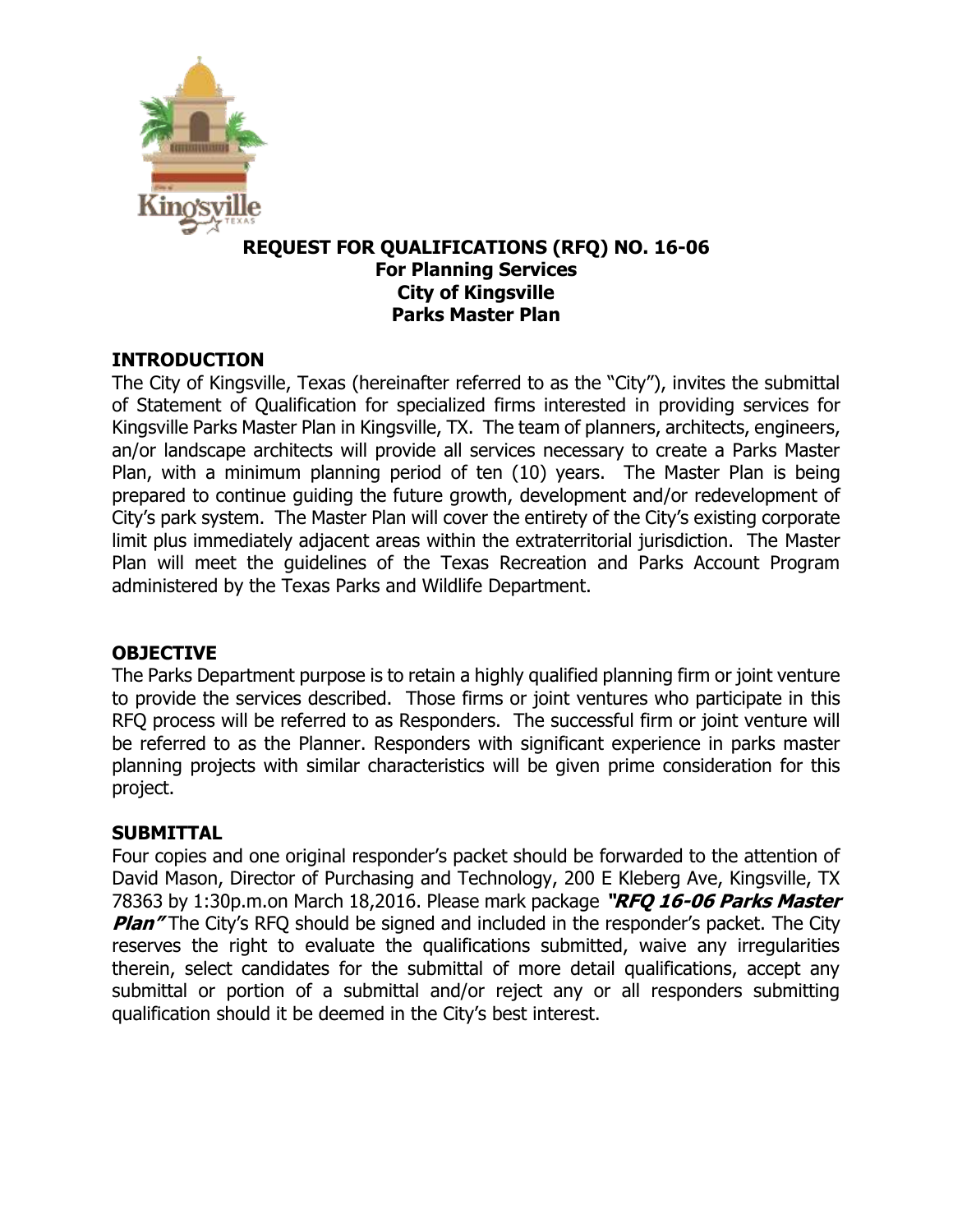### **SCOPE OF WORK EXPECTATIONS**

It is anticipated that the following services will be required:

1. Public Input and Needs Assessment: The extent of this effort shall be in-depth and/or extensive as necessary to support the planning effort. Included in this effort the Planner should research and review citywide and regional demographics. The data collection needs to address public input from citizens, various groups and agencies within both the City and its surrounding neighbors.

2. Master Plan: The plan development will be based on information and data gathered in the public input, demographic review and needs assessment efforts. This effort should address the goals, objectives, and recommend specific needs and standards. The Master Plan should prioritize needs by timing and geographic sector.

3. Plan Approval and Implementation: Upon completing the preliminary draft of the Master Plan, the Master Plan will be adopted by City Council. This will require the Master Plan to be reviewed by City Officials at all levels within the organization. The Planner will assist in all areas to accomplish this approval process.

4. Other Services: As the program of the project is further defined, additional services may be required.

Once the top ranked firm is determined, pricing will be negotiated. Prior to Notice to Proceed is issued the Planner will need to sign a contract issued by the City. At any time should the top ranked responder be excused or contract terminated the City reserves the right to open discussions with the next ranked responder. This will continue until a Planner is found that meets the needs of the City.

### **FORMAT REQUIREMENTS**

RFQ's will be viewed by members of the City of Kingsville Management Team and committee members. Qualified firms may be asked to visit the City of Kingsville for an interview to discuss planning and/or challenges. The RFQ response outside cover and/or first page shall contain the responders firm name, all contact information, business address and stamp designating either original or copy.

At a minimum, consultant's response must contain the following information:

- A. **Consultant's Experience and Qualifications:** The responders must demonstrate a strong established working relationships with all firms they are proposing to utilize on this project. Must show experience with similar projects and good working relations with other government entities;
- B. **Sample Report:** A sample of a Parks Master Plan which was recently completed by your firm;
- **C. Scope of Work Task Breakdown:** Responder's proposal shall include a proposed timeline with benchmarks.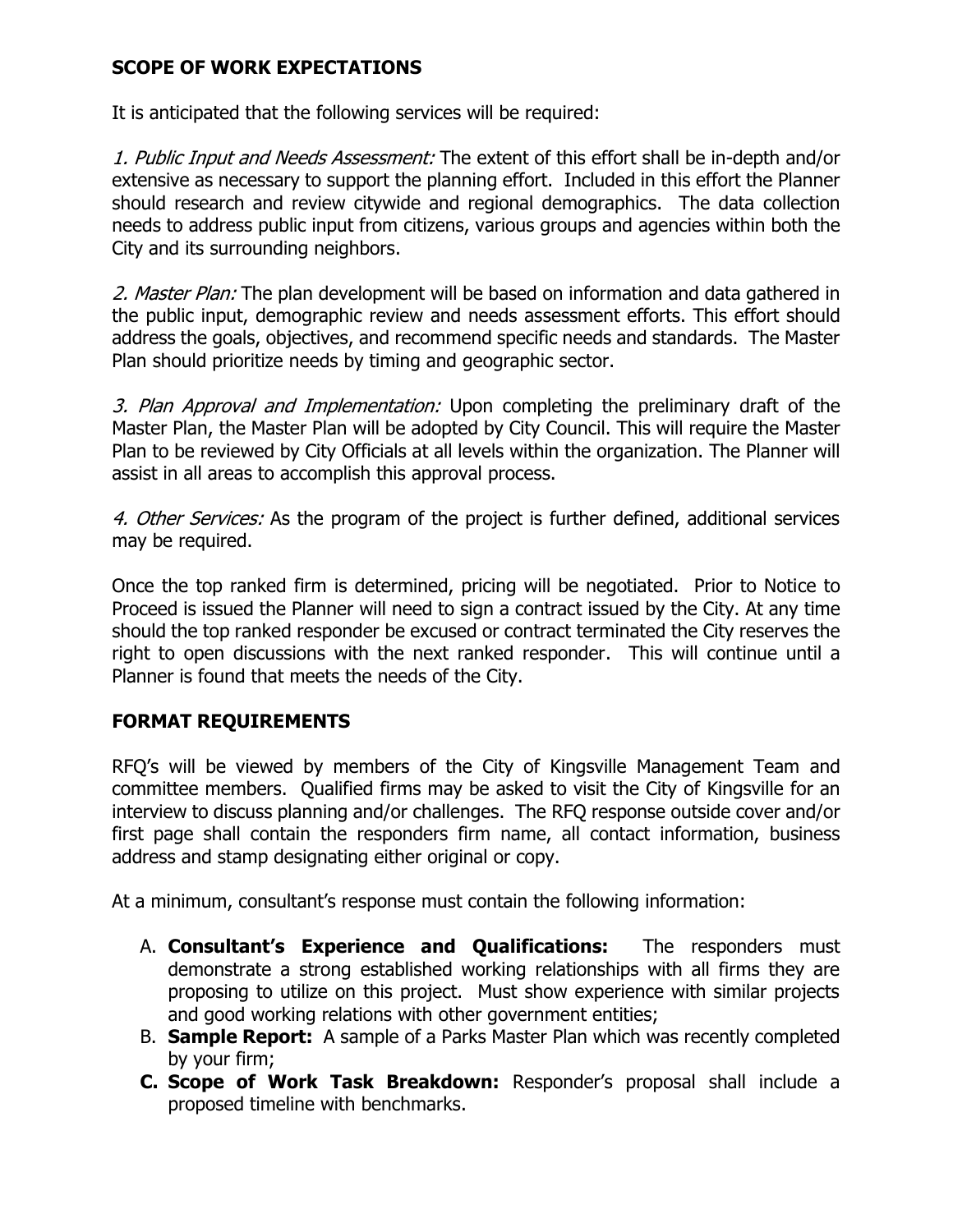- D. **Evaluation Criteria -** The award of this contract shall be made to the responsible Respondent whose qualifications and proposal are determined to provide the best value for the City based on the published selection criteria below and its ranking evaluations.
- E. Submitted qualifications and proposal information will be ranked according to the following criteria:

25% Firm's experience in performing projects of similar size and scope in Texas; 25% Demonstrated strength to perform work, including project team composition, staff qualifications & experience, and adequacy of resources;

20% Demonstrated understanding of project scope and approach and proposed methodology to complete project;

15% Work performance, including history of performing past projects on schedule and strength of provided references;

15% Proposed time line to complete the project;

## **INVENTORY OF AREAS AND FACILITIES**

**Dick Kleberg Park and J.K. Northway Exposition Center:** The Dick Kleberg Park is the main park within the park system. On April 25, 1958, Robert J. Kleberg, Jr. and Richard M. Kleberg Jr., trustees of the Alice G. Kleberg Foundation donated 184.5 acres of land to Kleberg County. The park was named after Dick Kleberg Sr., a congressman and chairman of the board of King Ranch from 1950-1955.

The park hosts a wide variety of activities and facilities for all ages of recreation enthusiasts. Activities during the year at Dick Kleberg Park include Little League baseball, Girls Softball, Youth Soccer, Adult Softball leagues, and many other special events promoted by various non-profit groups from the community.

The J.K. Northway Exposition Center hosts a wide range of activities throughout the year. Though the years, the coliseum has hosted a very prestigious rodeo schedule including the Strait Team Roping, Tuff Hedeman's Bull Riding Challenge, PRCA Rodeo, Region 8 High School Rodeo Series, and the South Texas Ranching Heritage Festival.

Other events held at the Center have included the Fiesta De Colores Arts and Craft Fair, Kleberg Kenedy County Junior Livestock Show, South Texas Prospect Show Series, many youth activities such as teen dances, Spring Break in the coliseum and La Posada Children's Day ( a Christmas celebration), and other festivals and convention activities. Bookings for the coliseum are available through the Park office.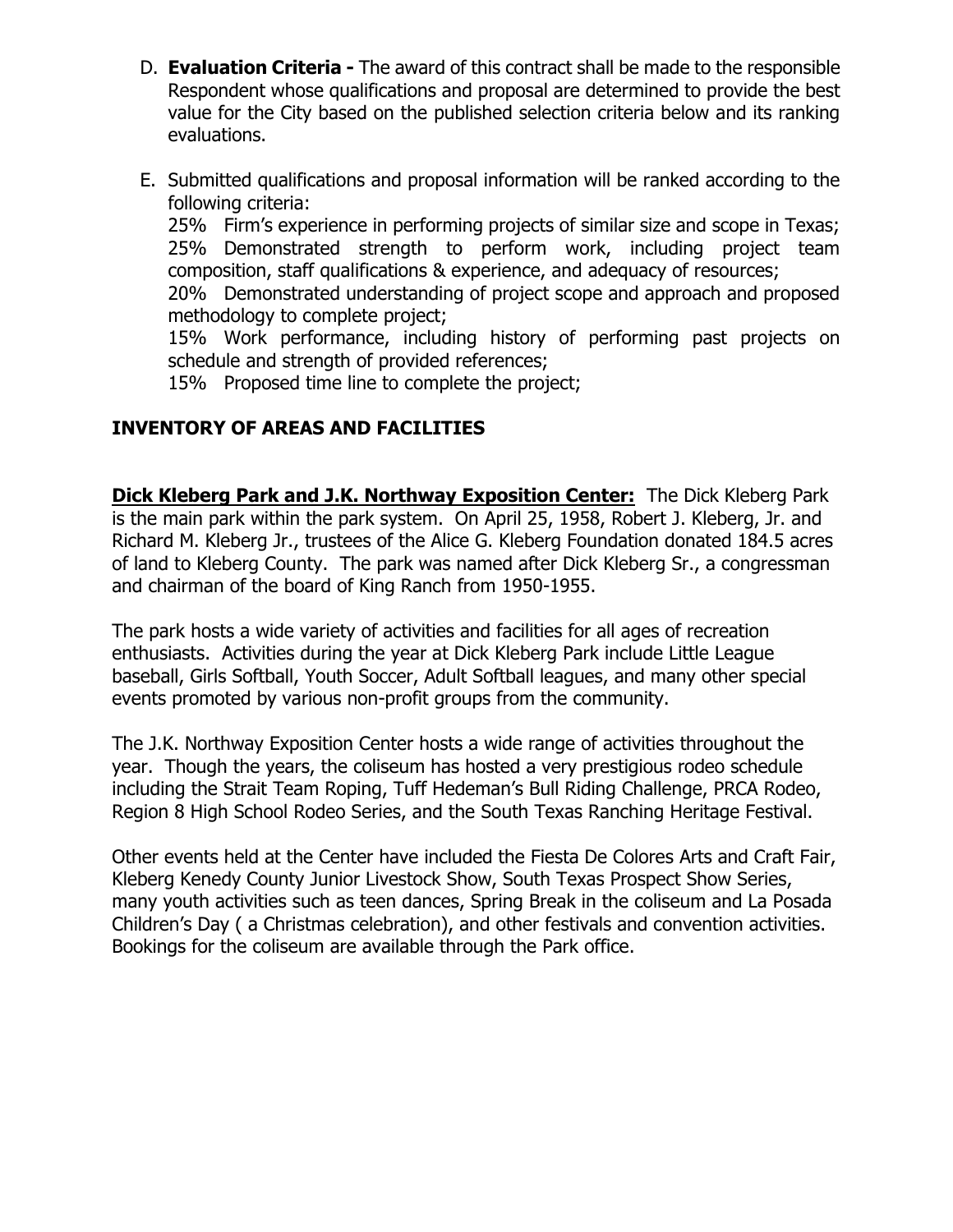## **Dick Kleberg Park and Exposition Center: 184 acres of developed parkland**

|     |                                                        | <b>Presently</b> |
|-----|--------------------------------------------------------|------------------|
|     | <u>Activity</u>                                        | <b>Available</b> |
| 1.  | Baseball fields (6 with press boxes), lighted          | 6                |
| 2.  | Girls softball fields (3 with press box)               | 3                |
| 3.  | Adult softball field (3 with press box)                | 3                |
| 4.  | Exposition center with marquee signage                 | $\overline{1}$   |
| 5.  | Horse stalls demolished February, 2016                 | 82               |
| 6.  | Outdoor rodeo arena, lighted                           | 1                |
| 7.  | Storage building                                       | $\mathbf{1}$     |
| 8.  | Barbecue building                                      | $\mathbf{1}$     |
| 9.  | Community center                                       | $\mathbf{1}$     |
| 10. | Administration office                                  | $\mathbf{1}$     |
| 11. | Maintenance yard                                       | $\mathbf{1}$     |
| 12. | Soccer fields with field house (1 Lighted)             | $\mathbf{1}$     |
| 13. | Skateboard park                                        | $\mathbf{1}$     |
| 14. | Covered picnic tables                                  | 9                |
| 15. | Individual park cook stoves                            | 13               |
| 16. | Fishing pier                                           | 1                |
| 17. | Walking trail                                          | $\mathbf{1}$     |
| 18. | Volleyball court                                       | $\mathbf{1}$     |
| 19. | Swimming pool (demolished November 2015)               | 1                |
| 20. | Playground areas                                       | 3                |
| 21. | <b>Bathrooms</b>                                       | 3                |
| 22. | Directional/recreational signage, fencing, entry gates | <b>Multiple</b>  |

**L. E. Ramey Park:** This is the second in the system and is home to the L.E. Ramey Golf Course and the Trap and Skeet Range.

The park was founded by Dr. L.E. Ramey of Kingsville. In 1973, Dr. Ramey petitioned the federal government for some acres located south of the Kingsville Naval Air Station. The Navy had a surplus of land available to donate and on March 16, 1973, the federal government donated 533 acres to Kleberg County for recreational use.

With the help of his hired architect and PGA golfer, Tommy Aycock, Dr. Ramey designed a golf course to suit the needs of the Kingsville community. L.E. Ramey Park is located on FM 3320 and Escondido Road.

The park also includes eight lighted tennis courts which are no longer usable, picnic areas, several small lakes, and a Trap and Skeet Range. The severe deterioration of the facilities at the golf course and at the tennis courts have placed the City in a position in which it must seek alternative solutions to the repairs needed at these facilities.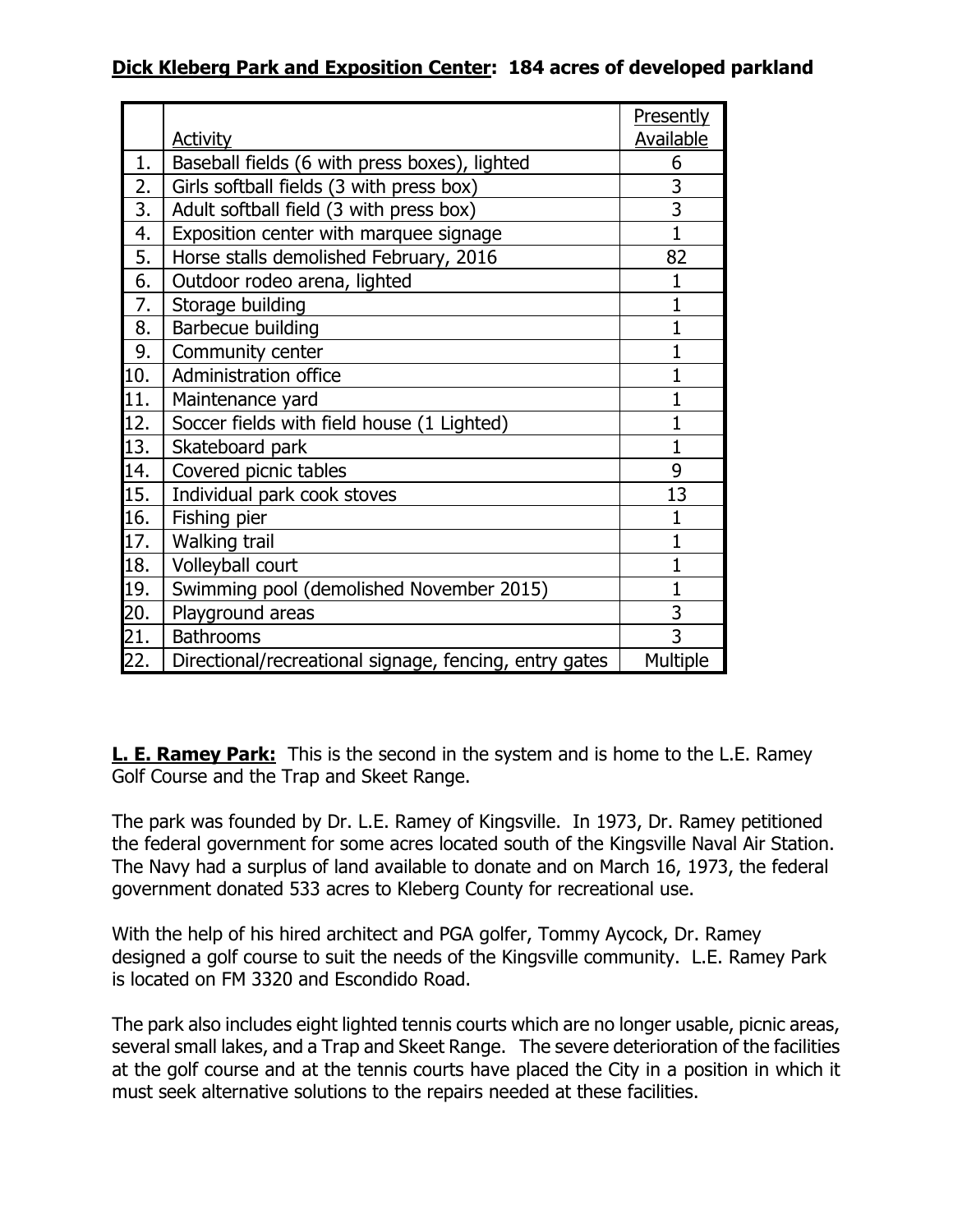### **L.E. Ramey Park: 533 acres**

|    |                                       | Presently |
|----|---------------------------------------|-----------|
|    | <b>Activity</b>                       | Available |
|    | 18-hole golf course w/ driving range  | 18 holes  |
|    | Golf course club house                |           |
| 3. | Lighted tennis courts (lights broken) |           |
|    | Picnic area                           |           |
|    | Trash cans                            |           |

# **Neighborhood Parks**

## **Brookshire #1 Park: Located at 17th Avenue & Avenue B, Kingsville**

Brookshire Park #1 was established on May 4, 1966 when the Kingsville Independent School District Board of Trustees donated 4.76 acres of land to Kleberg County. The County installed tables with shaded areas, swing sets, a slide, grills, and a basketball court. The park was named after B.C. and Addie Brookshire. The Brookshire family donated money and land for the welfare of children. They had an immense love for children which prompted them to start the Brookshire Foundation. The foundation continues to support projects and activities that involve children to this day.

#### **Brookshire #1 Park: 4.76 acres**

|                  | <b>Activity</b>            | Presently |
|------------------|----------------------------|-----------|
|                  |                            | Available |
|                  | <b>Picnic Tables</b>       | 12        |
| $\overline{2}$ . | <b>Trash Cans</b>          |           |
| $\overline{3}$ . | <b>Barbecue Pits</b>       |           |
| 4.               | <b>B-Ball Court</b>        |           |
| I 5.             | Playground Equipment Areas |           |
| 6                | Parking                    | area      |

### **Brookshire #2 Park: Located at 20th Street and Kenedy, Kingsville**

The Kingsville Independent School District donated 3 acres of land east of A.D. Harvey Elementary School grounds on January 16, 1969. Brookshire #2 has a swimming pool equipped with diving board and seating facilities. This park also has swing sets and monkey bars. At this time, the Brookshire pool serves as Kingsville's only public swimming pool during the summer. B.C. and Addie Brookshire contributed generous sums of money to help fund this pool. The Brookshire Foundation continues to support ongoing maintenance needs of this pool and many other park facilities and programs.

### **Brookshire #2 Park: 3 acres**

| ctivity | Dracantly |
|---------|-----------|
|         | Available |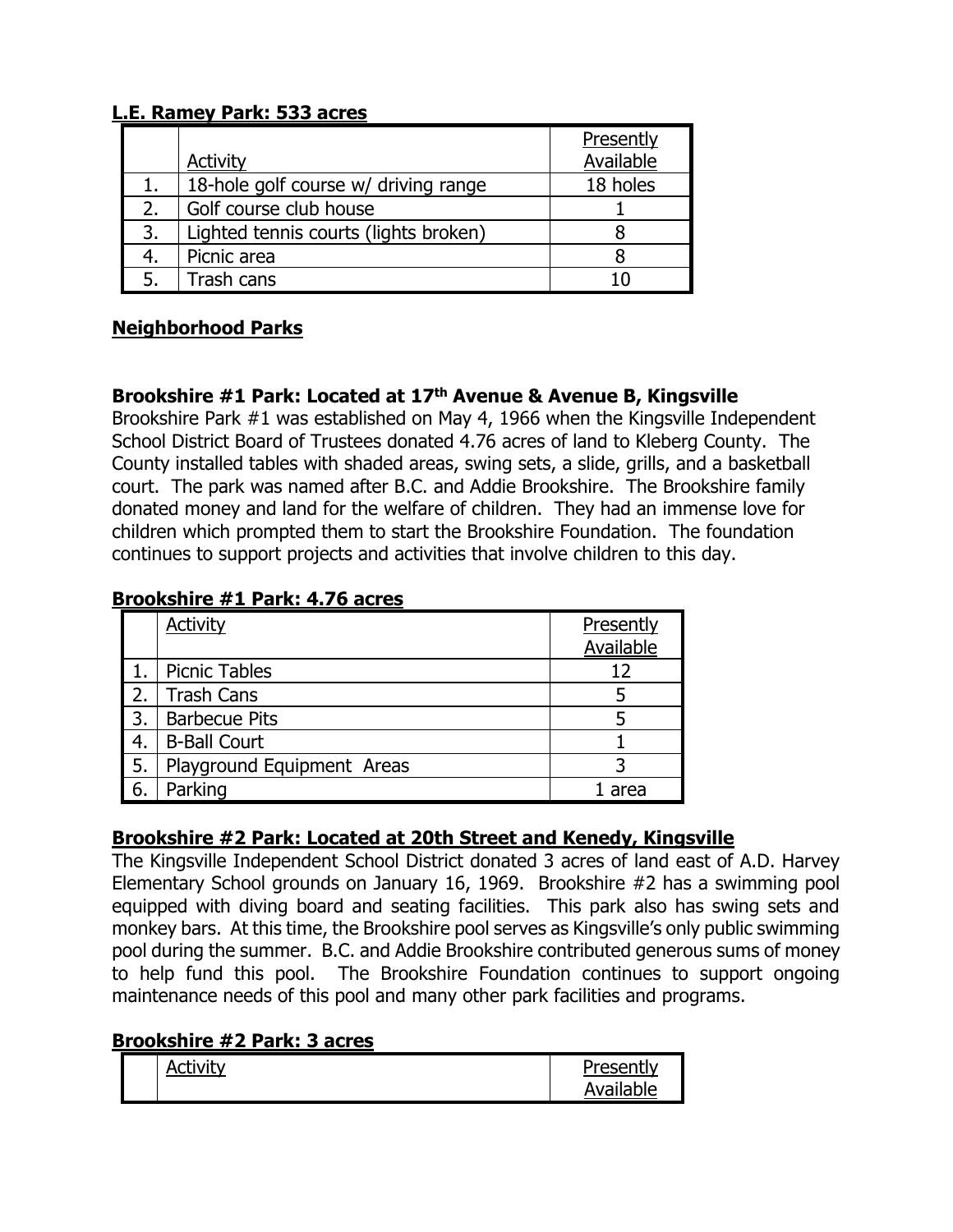|                  | <b>Swing Sets</b>          |  |
|------------------|----------------------------|--|
| $\overline{2}$ . | Playground Equipment area  |  |
| $\overline{3}$ . | Picnic tables              |  |
| $\overline{4}$ . | <b>Barbecue Pit</b>        |  |
| <b>5.</b>        | <b>Trash Cans</b>          |  |
| 6.               | Swimming Pool, Bath House, |  |
|                  | Parking Area               |  |
| <b>18.</b>       | Dumpster                   |  |

### **Corral Street Park: Located at West Corral and 1st Street, Kingsville**

R.M. Kleberg and Robert J. Kleberg Jr., executors of the estate of Alice G. Kleberg sold 2.75 acres of land to the City of Kingsville on December 23, 1947. The City of Kingsville maintained Corral Park until June of 1973. The City donated the park to the County on June 19, 1973. The park served as a training site for the Kingsville Fire Department. Due to safety concerns the training tower was removed from the Park. In 2015 the Pharmacy School adopted this Park and partnered with the City and other local organizations to install new exercise equipment, a fitness trail, picnic tables, benches and a dog cleanup station.

### **Corral Street Park: 2.75 acres**

|    | Activity                | Presently<br>Available | Condition     |
|----|-------------------------|------------------------|---------------|
|    | <b>Picnic Tables</b>    | 10                     | Fair          |
| 2. | <b>Barbecue Pits</b>    |                        | Fair          |
| 3. | <b>Trash Cans</b>       |                        | Fair          |
| 4. | <b>Benches</b>          |                        | 1 new, 3 poor |
| 5. | Playground Equipment    | 1 area                 | Fair          |
| 6. | <b>Basketball Court</b> |                        | 1 year old    |

|       | <b>Barbecue Pits</b>                         |        | Fair to Poor |
|-------|----------------------------------------------|--------|--------------|
|       | <b>Trash Cans</b>                            |        | Fair         |
|       | Basketball Court (asphalt, no nets)          |        | Poor         |
| .5. I | Playground Equipment (2 swing sets, 1 slide) | 1 area | Fair         |
|       | <b>Climbing Frame</b>                        |        | Fair         |

| <b>Activity</b>          | Presently<br>Available | Condition    |
|--------------------------|------------------------|--------------|
|                          |                        |              |
| <b>Exercise Stations</b> |                        | Very good    |
| Picnic tables            |                        | 3 new 4 poor |

#### **Opal Cochran Garden: Located in Kingsville**

This site is less than 1 acre. It has been adopted by residents of the surrounding neighborhood and contains landscaping improvements only.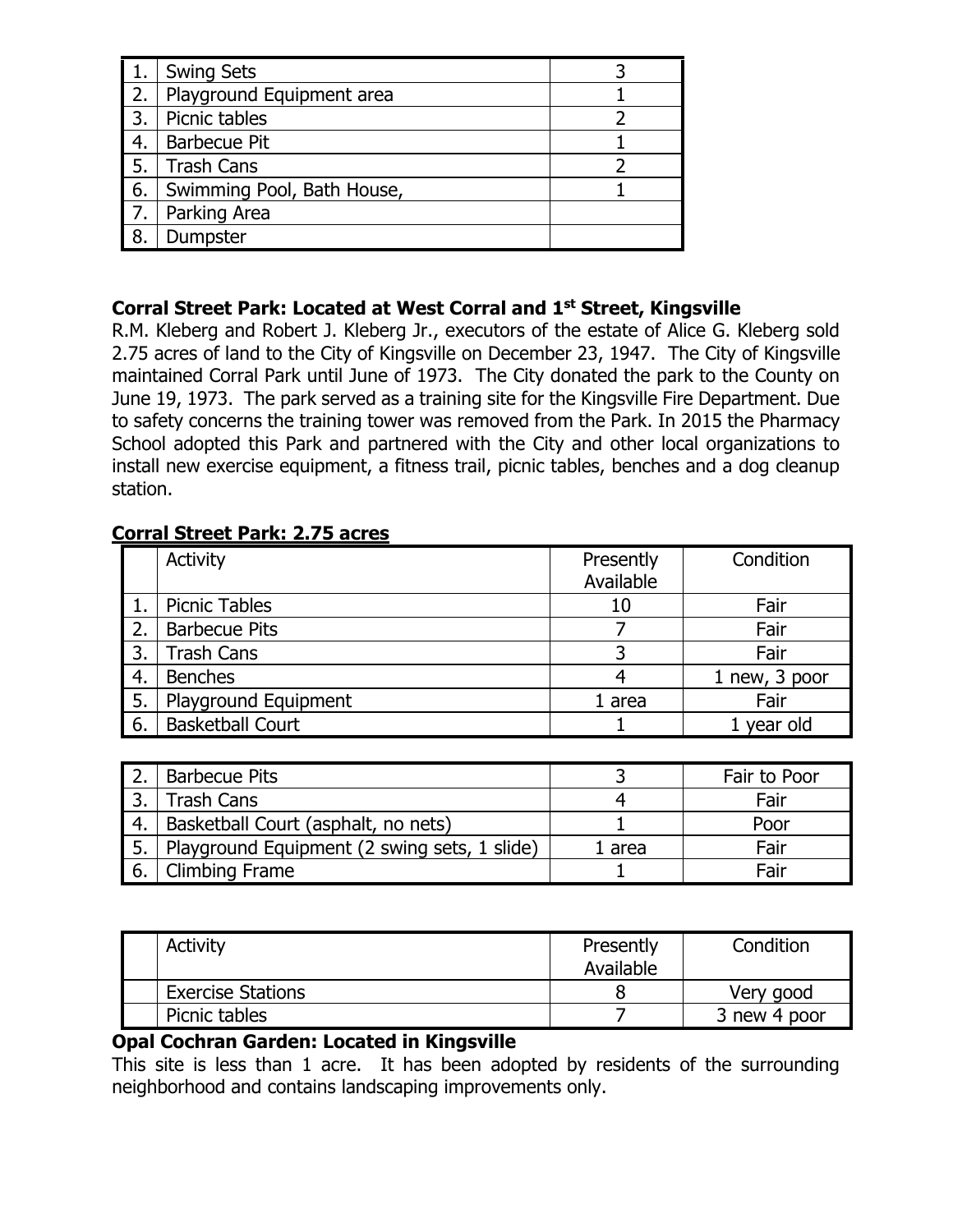## **Kenedy Park: Located at 14th and Kenedy streets**

The Kleberg Town and Improvement Company sold the City of Kingsville 1.2 acres of land on November 10, 1944. This land was utilized to build a park on the corner of 14<sup>th</sup> and Kenedy Street. Kenedy Park was named after Captain Mifflin Kenedy. Captain Kenedy was King Ranch founder Captain King's business partner on the riverboats. This park was dedicated by the City of Kingsville for development of a Community Garden. That project is no longer in place due to lack of volunteers.

### **Kenedy Park: 1.2 acres**

|      | Activity                               | Presently<br>Available |
|------|----------------------------------------|------------------------|
|      | <b>Covered Picnic Table</b>            |                        |
| l 2. | Playground Equipment (1 slide) removed |                        |
| l 3. | Landscaping and garden area            |                        |
|      | Trash Can                              |                        |

### **Los Hermanos Flores Park: Located at 12th and Santa Gertrudis streets**

On March 24, 1956, Filiberto and Delfina C. Garcia donated 3 acres of land to the City of Kingsville. The City of Kingsville later named this park in memory and in honor of two brave brothers who gave their lives during the Vietnam War. Los Hermanos Flores Park is a very colorful and beautiful park. Flores Park offers a lighted, fenced concrete basketball court, picnic areas, water fountain, playground areas, gazebo and a small covered pavilion. The park is used to host celebrations each year for Diez y Seis de Septiembre and for Cinco de Mayo.

### **Los Hermanos Flores Park: 3 acres**

|    | Activity                             | Presently |
|----|--------------------------------------|-----------|
|    |                                      | Available |
|    | <b>Covered Picnic Tables</b>         | 5         |
| 2. | Playground Equipment areas           |           |
| 3. | Covered gazebo one reroofed 2012     |           |
| 4. | <b>Trash Cans</b>                    | 5         |
| 5. | <b>BBQ Pits</b>                      | 5         |
| 6. | <b>Picnic Tables</b>                 |           |
| 7. | <b>Basketball Court</b>              |           |
| 8. | Water Fountain - Lion removed due to |           |
|    | vandalism                            |           |
| 9. | Restroom                             |           |

## **Flato Park: Located at 11th Street and Johnston Avenue**

On January 3, 1924, the Kleberg Town and Improvement Company sold the City of Kingsville 2.75 acres of land on the corner of  $11<sup>th</sup>$  Street and Johnston Avenue. The City used this land to build a neighborhood park known as Flato Park. The park was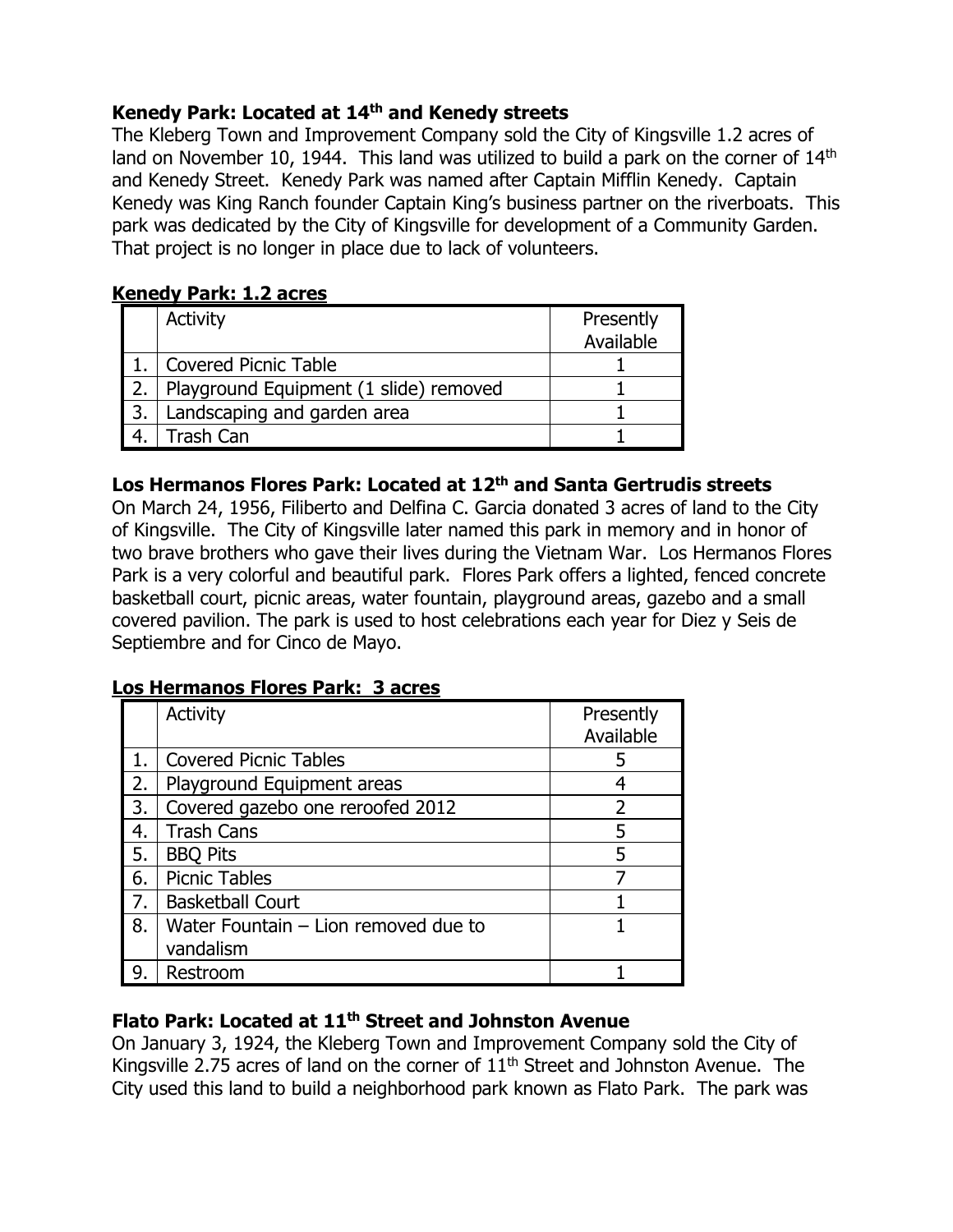named after Charles Flato, Jr., who was the first developer in Kingsville and helped found the Kingsville Lumber Company and the Kleberg Bank. He was related to Robert Kleberg of the famous King Ranch family. This park has a lighted basketball court, two large play structures, lion water fountain, volleyball court, picnic areas. Parks Dept. partnered Keep Kingsville Beautiful, City and County to install new under 12 play unit and surfacing in 2014.

|     | Activity                          | Presently |
|-----|-----------------------------------|-----------|
|     |                                   | Available |
| 1.  | <b>Basketball Court</b>           |           |
| 2.  | <b>Volleyball Court</b>           |           |
| 3.  | Pavilion with picnic tables       |           |
| 4.  | Picnic tables                     | 6         |
| 5.  | Barbecue pits                     | 5         |
| 6.  | 12 years and older play structure |           |
| 7.  | Swing set older                   |           |
| 8.  | Swing set younger                 |           |
| 9.  | Under 12 years play structure     |           |
| 10. | Water fountain                    |           |
| 11. | Park signs                        | っ         |

### **Flato Park: 2.75 acres**

#### **Thompson Park: Located at S. Armstrong and Caesar streets**

Thompson Park was established on August 7, 1943. The Kleberg Town and Improvement Company sold the City of Kingsville 2.75 acres of land to be used for a neighborhood park. The park was named after Will Thompson, a prominent African American businessman in Kingsville. The park has several other dedications to prominent African American Kingsville residents. The park hosts celebrations each year for Black History Month and for Juneteenth Freedom Day.

The park has two large play structures, several picnic areas, a large barbecue pit, lion water fountain, a lighted and fenced basketball court and large shady mesquite trees. The park also has the only restroom facility in any of the neighborhood parks the County maintains. After a request from the residents surrounding the park to have the restrooms built, they agreed to assist with volunteer hours to clean and maintain the restrooms. The neighborhood has not maintained the restrooms and is now the responsibility of Parks staff. Play units need to be renovated with new surfacing.